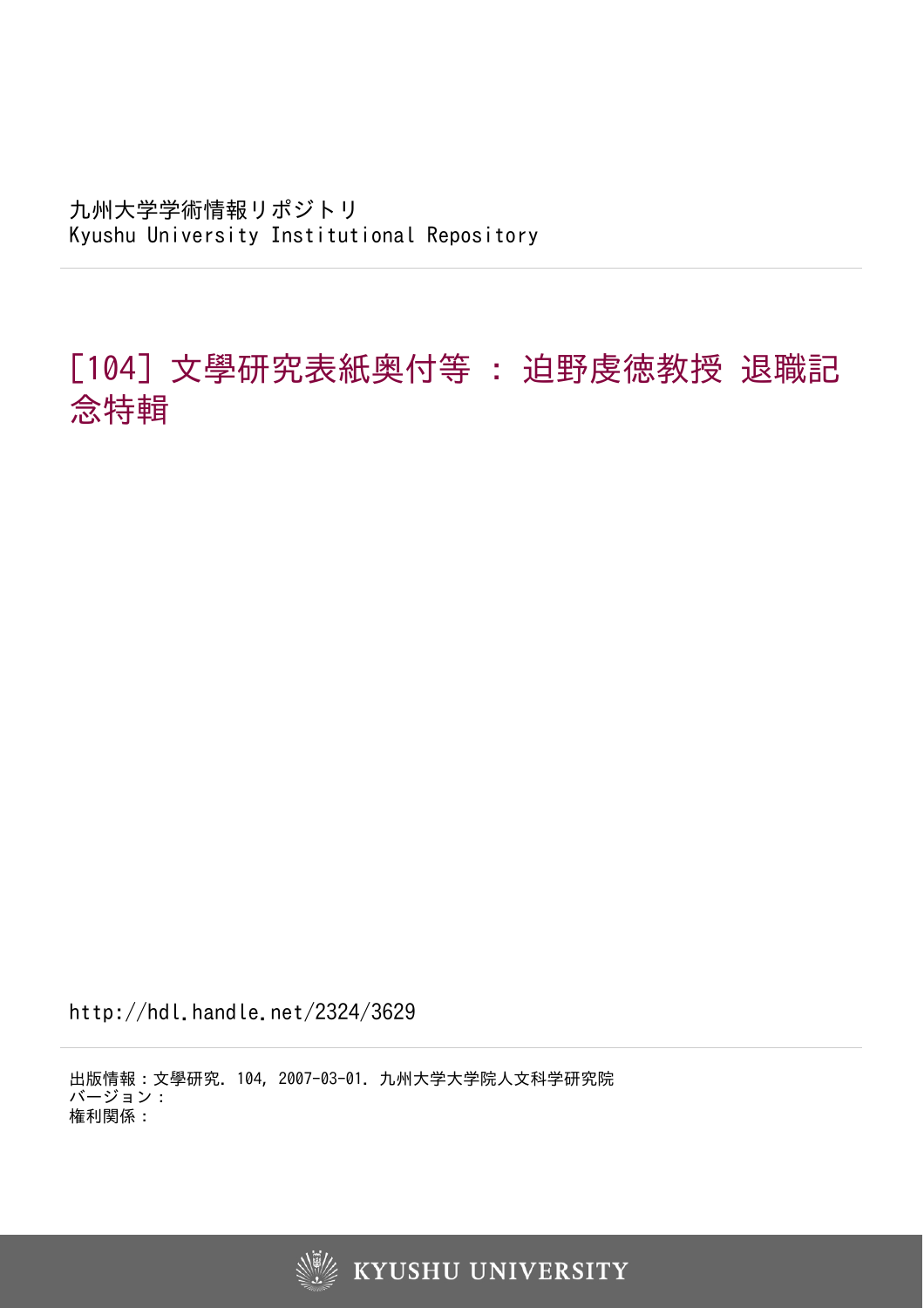| ŀ.   | 間接感嘆文の認可条件と言語機能…………………………………………………稲 | 『リチャード三世』における宗教と政治 …………………………………………村 | 祈りのドラマツルギー | 六朝至南宋時期 〝Ⅴ得(O)〟<br>述補結構的歷史發展 |     | 鮑照 | 白居易<br>「任氏行」考…………………………………………………………………静 | 唐・玄宗の「紀泰山銘」について<br>(訓訳稿) |
|------|-------------------------------------|--------------------------------------|------------|------------------------------|-----|----|-----------------------------------------|--------------------------|
| Щ    | 田                                   | 井                                    |            |                              |     | 屋  | 永                                       | 村                        |
|      | 俊                                   | 和                                    |            | 子                            |     |    |                                         | 則                        |
|      |                                     |                                      |            |                              |     |    |                                         |                          |
| あゆみ( | 明                                   | 彦                                    |            | 瑜                            |     | 聡  | 健                                       | 行                        |
| 79   | 51                                  | 29                                   |            | $\frac{1}{1}$                | (八九 |    | $\frac{1}{\overrightarrow{H}}$          |                          |
|      |                                     |                                      |            |                              |     | 台三 |                                         |                          |
|      |                                     |                                      |            |                              |     |    |                                         |                          |

 $\blacksquare$ 

次